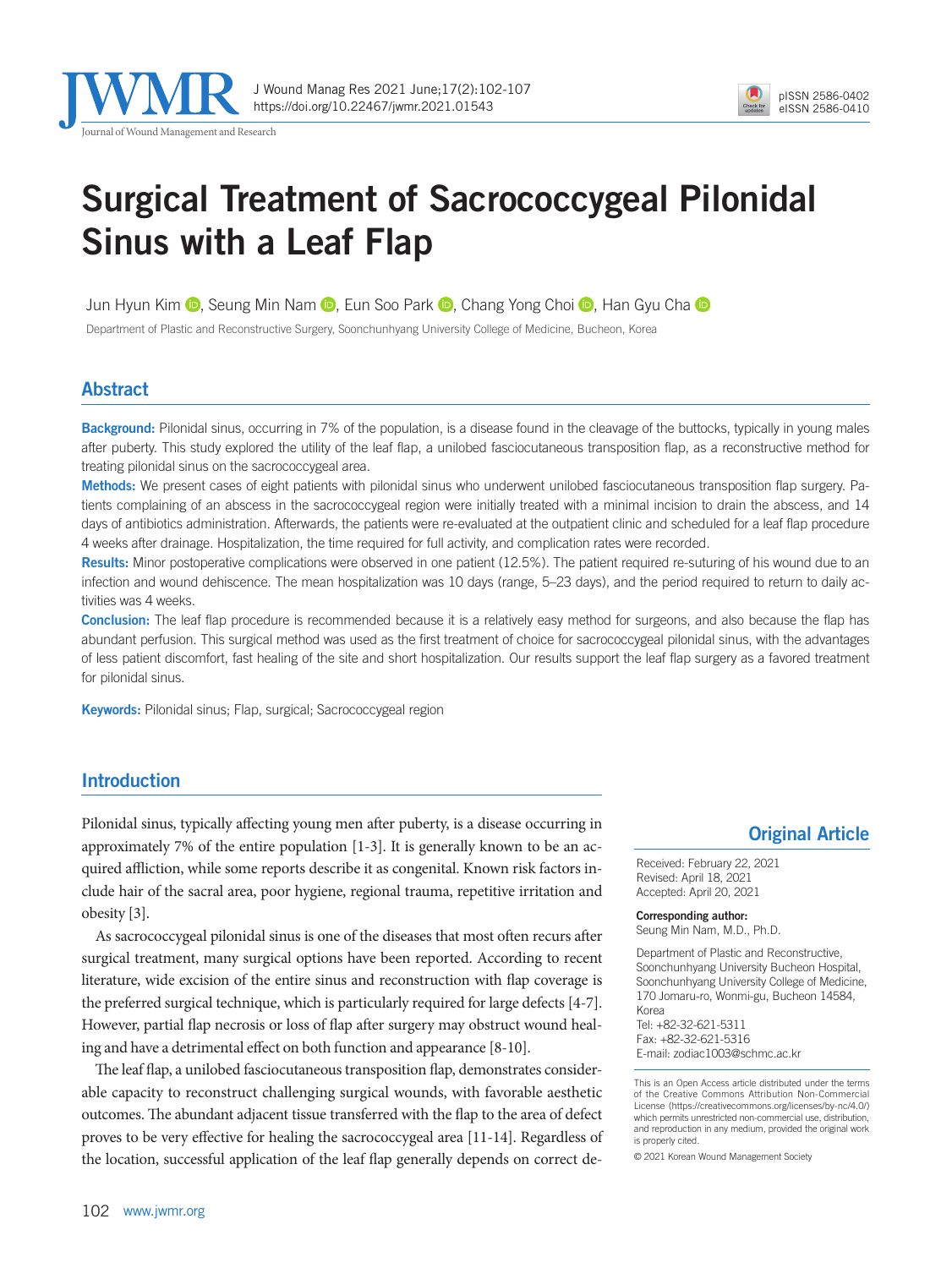sign of the flap, meticulous skill of the surgeon, and of course patient consent or choice of the flap procedure itself.

The present study investigates the value of the leaf flap, a unilobed fasciocutaneous transposition flap, in the reconstruction of defects formed after treatment of sacrococcygeal pilonidal sinus.

### **METHOD**

#### **Patients**

From July 2011 to July 2015, eight patients suffering from pilonidal sinus of the sacrococcygeal area were treated using leaf flaps at the Department of Plastic and Reconstructive Surgery of Soonchunhyang University Bucheon (Table 1). All eight patients provided informed consent. This research was approved by the Institutional Review Board of Soonchunhyang University Bucheon Hospital (IRB No. 2020-12-004) and conducted in compliance with ethical guidelines of the Declaration of Helsinki.

The subjects were treated according to a standardized protocol. Subjects with an abscess on the sacrococcygeal area initially received a minimal incision for drainage of the abscess. After the procedure, 1 g of amoxicillin was administered orally twice a day for 2 weeks. Additional assessment of the lesion at the outpatient clinic was performed subsequently, and the patients were scheduled for leaf flap surgery 1 month after the drainage procedure. Subjects presenting with acute infection accompanied by purulent discharge along the sinus tracts of sacrococcygeal area, without clinical abscess, were treated with a brief antibiotic therapy of 1 g of amoxicillin twice a day before their leaf flap surgery. Subjects presenting chronicity

#### Table 1. Characteristics of patients

without acute signs of the infection underwent the surgery immediately.

The subjects were recommended to return to their normal routines after removal of the stitches, about 14 days postoperatively, and to avoid excessive physical exertion and intense sports activities for 3 to 4 weeks. The patients visited the outpatient clinic once a month for follow-up for the first 6 months, after which they visited once every 6 months for the following year.

### **Surgical technique**

As the surgery was to reconstruct a perianal defect, the operation began with general or regional (spinal) anesthesia. The patient was placed in a prone position and both buttocks were prepared with sufficient exposure of the perianal defect. After sterilizing the skin with 10% povidone-iodine, and antibiotic prophylaxis for wound infection, the tissue to be excised was marked, and using gentian-violet soaked wooden chalk, the design of the flap was drawn on the skin, with the portion that was to be inserted into the defect after de-epithelization marked with slashes, resembling the veins of a leaf (Fig. 1). Between 0.5 and 1 mL of methylene blue dye was injected into the most conspicuous opening of the sinus, taking care not to apply excessive pressure, to better define the afflicted tissue. After a 1:100,000 epinephrine and 2% lidocaine solution was injected into the designed incision line, a wide vertical excision was made including the post-sacral fascia, using a No. 15 surgical blade, Metzenbaum scissors and electrocautery, thereby removing entire tracts *en bloc*. Hemostasis was then induced with an electrical coagulator. Either a left or right-sided leaf flap, containing the gluteal fascia, was designed and tailored to

| Patient        | Sex/age<br>(yr) | <b>Diagnosis</b>                     | Treatment                        | Defect size after excision<br>(cm) | Complication     |
|----------------|-----------------|--------------------------------------|----------------------------------|------------------------------------|------------------|
|                | F/76            | Pilonidal sinus                      | Leaf flap                        | $9.2 \times 5.1$                   | <b>No</b>        |
| $\overline{2}$ | F/78            | Pilonidal sinus                      | Leaf flap                        | $9.0 \times 5.3$                   | <b>No</b>        |
| 3              | M/35            | Pilonidal sinus with acute abscess   | Leaf flap and drainage procedure | $10.0 \times 5.9$                  | Wound dehiscence |
| 4              | F/18            | Pilonidal sinus                      | Leaf flap                        | $8.4 \times 4.8$                   | <b>No</b>        |
| 5              | M/16            | Pilonidal sinus                      | Leaf flap                        | $8.8 \times 4.7$                   | <b>No</b>        |
| 6              | M/28            | Pilonidal sinus with acute infection | Leaf flap                        | $9.7 \times 5.6$                   | <b>No</b>        |
| $\overline{7}$ | M/36            | Pilonidal sinus                      | Leaf flap                        | $9.5 \times 5.1$                   | N <sub>0</sub>   |
| 8              | M/29            | Pilonidal sinus with acute infection | Leaf flap                        | $9.8 \times 5.7$                   | <b>No</b>        |
| Mean           | 52.5            |                                      |                                  | $9.3 \times 5.3$                   |                  |

F, female; M, male.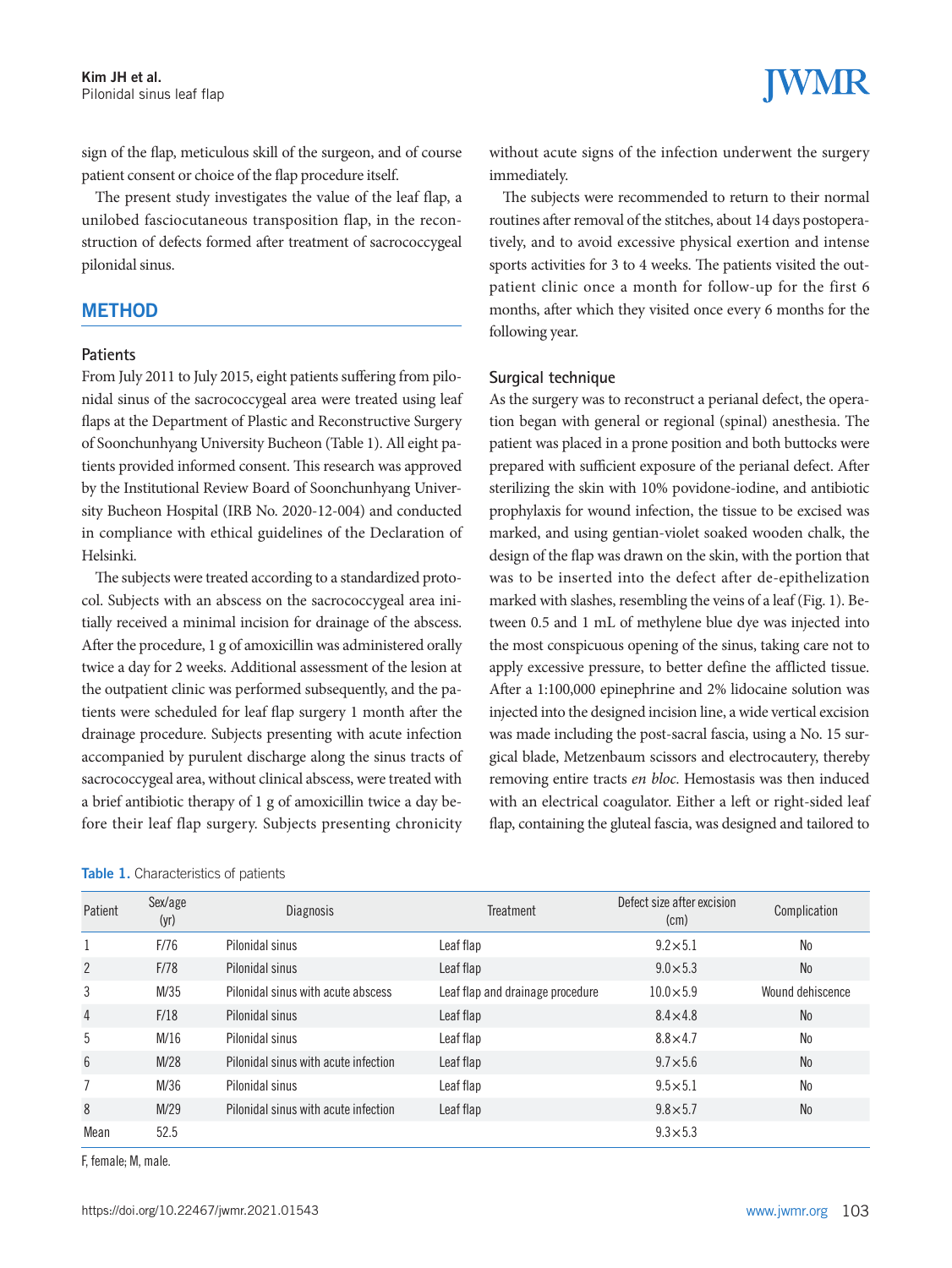# **JWMR**



Fig. 1. The design of the leaf flap. The shaded area of the flap design is de-epithelized.

be 20%–25% larger than the defect size after excision, and to be rotated approximately 60° to cover the defect area. Afterwards, the flap was elevated on its inferior edge for sufficient mobilization and was transposed medially to fill the defect made after the excision, without tension or any dead space. A Jackson-Pratt drain was inserted in the wound cavity and the subcutaneous layer was repaired with 4-0 Maxon interrupted sutures and the skin was closed with 4-0 nylon vertical mattress sutures (Fig. 2). Antibiotics were administered for 5 days postoperatively, initially intravenously and later orally to prevent perianal wound infection. The Jackson-Pratt drain was removed when the drain fluid fell below 10 mL. Total stitch out was performed on the 14th postoperative day (Fig. 3).

### RESULTS

The mean age of the eight subjects was 52.5 years (range, 16- 78 years), and five of the eight patients were male. One patient reported with an abscess initially and was treated first with an open procedure. Though two patients in this study had infections, they were deemed ready for the surgical procedure after a short period of antibiotic therapy.

Minor postoperative complications occurred in one patient. The patient required wound re-suture because of an infection and wound dehiscence.

The mean hospitalization for the patients was 10 days (range, 5–23 days), and after an average of 4 weeks, the subjects could return to their daily lives. DISCUSSION



Fig. 2. Intraoperative photographs. (A) Defect formed after complete excision of the pilonidal sinus. (B) Elevated leaf flap. The previously shaded area was de-epithelized to minimize contour deformity after flap inset. (C) Immediate postoperative photographic finding.

The direct cause of pilonidal sinus on the sacrococcygeal area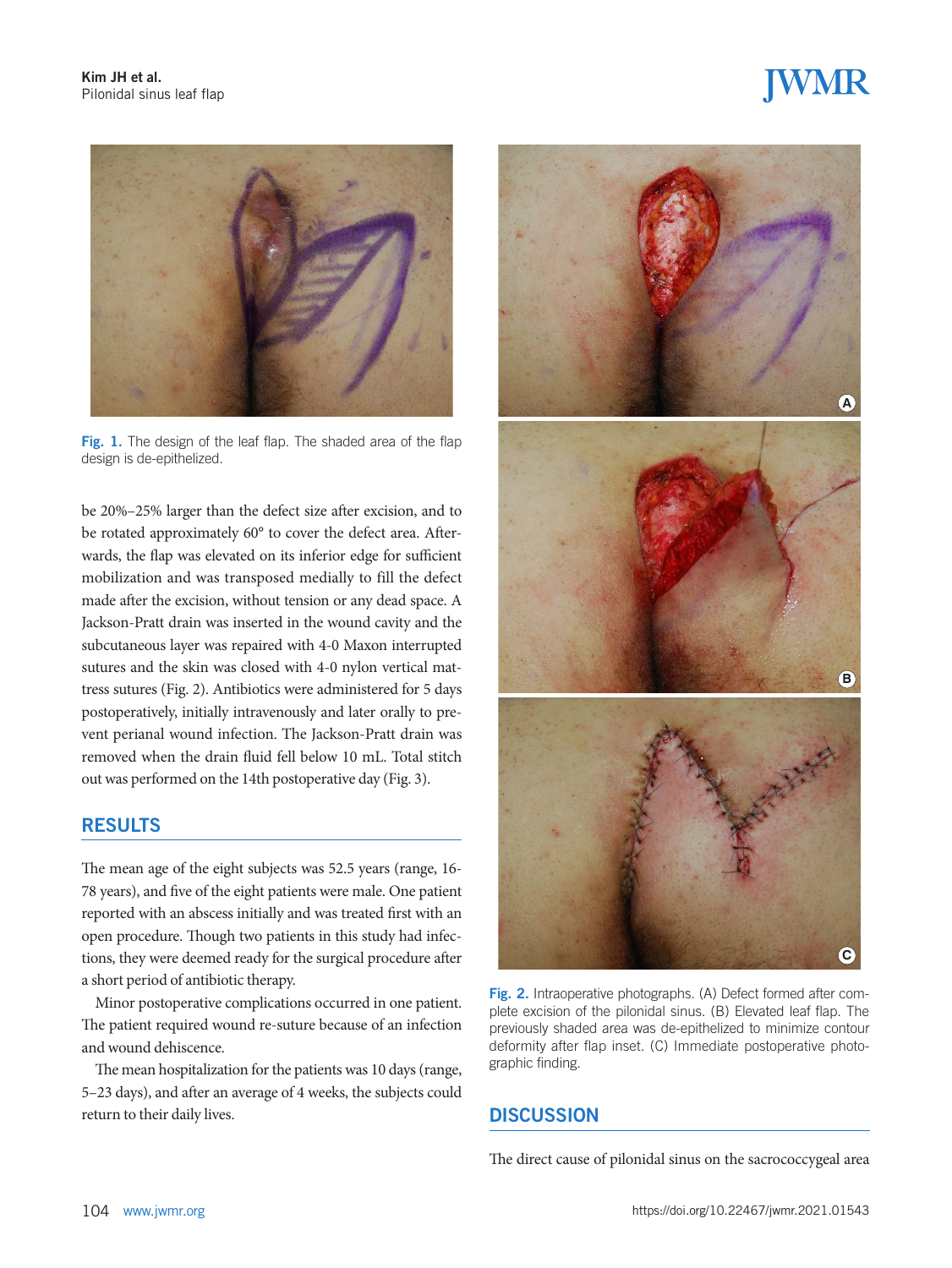# IWMR



Fig. 3. Preoperative and long-term follow-up photographic findings. (A) Preoperative photographic finding of pilonidal sinus. Abscess formation was accompanied in this 35-year-old male patient. (B) Four weeks postoperative photographic finding.

has not been identified. However, hair insertion into the skin, followed by formation of foreign body granuloma, is believed to be the most likely cause [15-17]. Karydakis [16] emphasized three key factors contributing to this process. The first is the invading foreign body; namely, hair. Second is the external force caused by the narrow cleft which causes the insertion of the hair, and the last is the weakness of the raphe. Cubukcu et al. [18] suggested that body mass index can be a risk factor that contributes to early onset and worsens the course of the disease.

While the general consensus for treating pilonidal sinus is that the surgeon should completely remove the sinus, a "gold standard" method for reconstruction is yet to be established [19-21]. Surgical procedures are classified into three types; the first is the open technique, the second is the midline and offmidline or closing with asymmetry and the last is flap surgery [22]. Lee et al. [19] argued for only excising in early stages of the disease and a reconstructive procedure with flap for recurrent sinus. McCallum et al. [23] recommended off-midline closure as the treatment of choice for pilonidal cyst and sinus of the sacrococcygeal area when the optimal surgical option is primary closure. Open procedures are conventional techniques inducing secondary intention healing and report a low recurrence. However, they require more time and effort for healing [20]. In a study dealing exploring the open procedure technique for 65 patients, the mean healing period was  $43 \pm 10.4$  days [24]. On the other hand, while procedures using midline closure have the advantage of rapid healing, they also have the shortcomings of high rates of recurrence or wound problems. It was reported that 16 out of 218 (7.3%) subjects

who received open procedure experienced complications of morbidity versus 26 out of 215 (12.1%) subjects who received midline closure [23]. Allen-Mersh [25] suggested that the difference among these three techniques is that a midline closure procedure does not alter the three factors of Karydakis, while open procedures change the contour of the cleft and decrease both local invasion of debris and irritation to the sacrococcygeal area. Off-midline closure is based on his suggestion. Therefore, by removing the vulnerable raphe and replacing it with normal tissue the midline scar at the depth of the natal cleft and hair insertion can be prevented [15-17,22].

Flap procedures can remove more of the raphe compared to earlier methods, flattening the contour of the natal cleft, reducing depth and repositioning hair follicles, thereby reducing the three risk factors of Karydakis [7,9]. These procedures, including a variety of flap techniques such as V-Y advancement, Z-plasty and rhomboid shape flaps, improved early-stage outcomes and lowered the recurrence rates [19]. In contrast, several authors have questioned the efficacy of these techniques, suggesting that flap techniques are more challenging than the open technique and that they have significant rates of flap loss or loss of skin sensation. These authors argue that the flap procedures should be used to reconstruct only recurrent or complex pilonidal sinus [9,19,22].

Some single institution studies have demonstrated that the flap techniques provide abundant vascularity, with low flap necrosis rates and lower morbidity and relapse rates [6-9]. The leaf flap, a unilobed fasciocutaneous flap, is a modified form of the Dufourmentel flap. In the leaf flap procedure, there are three advantages. Firstly, a wider base can be observed in the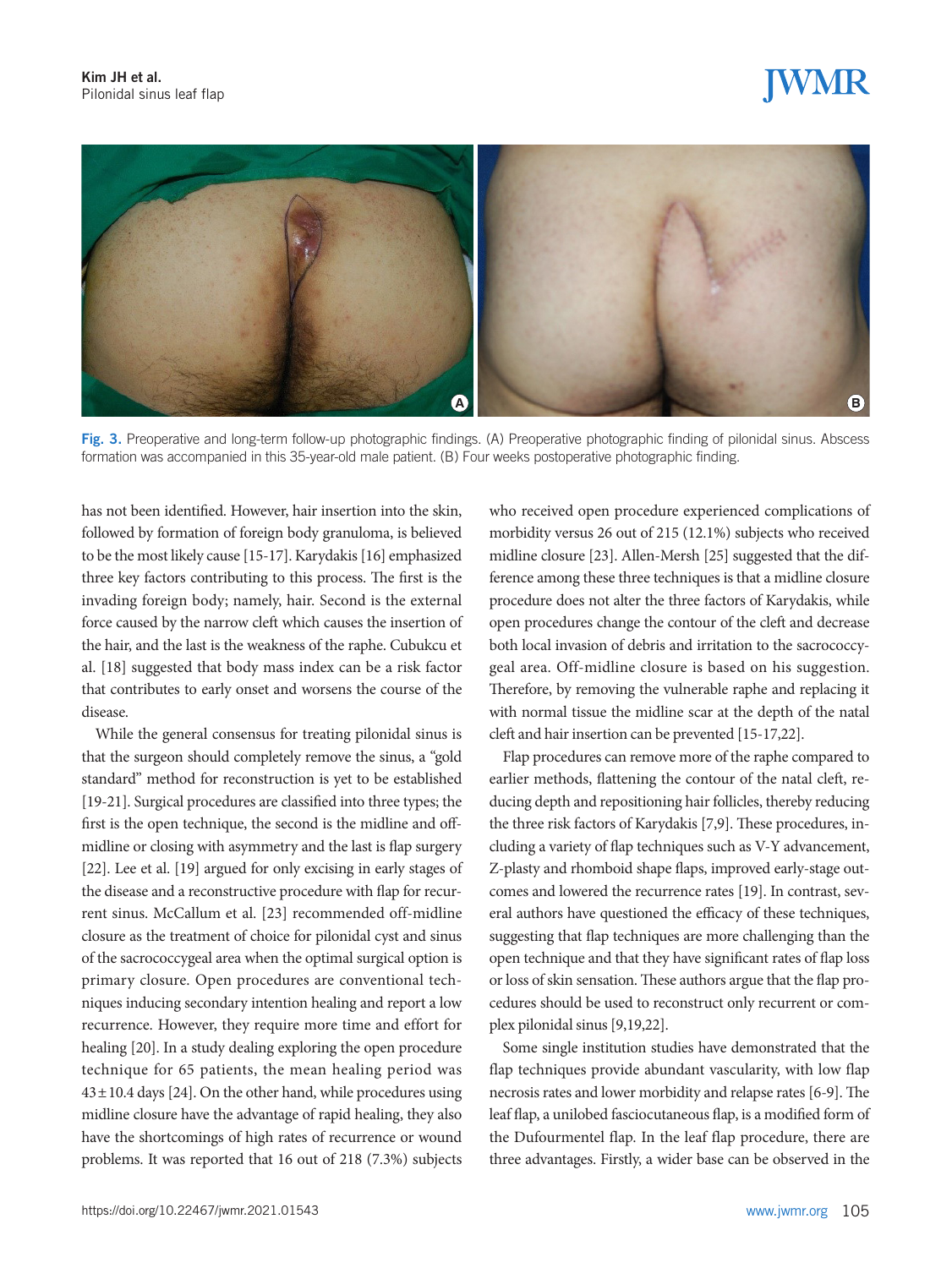leaf flap compared to that of the Limberg flap or the rhomboid transposition flap; therefore the leaf flap has more robust vascularity. Secondly, the tip of the leaf flap is more appropriately located than in the Dufourmentel rhomboid flap, and the angle of the triangular shaped flap is less blunt; the leaf flap thus allows easy transposition of the flap. Finally, we did not fix the flap to the sacrococcygeal fascia, which produced both better flattening of the cleft and rearrangement of the position of the hair follicles.

In several reports, wound closure of the flaps were done by suturing in three layers, repairing the base of the flap to the fascia of that area; some used a compressive wound dressing instead of a drain [7,9,22]. However, we did not fix the flap to the sacrococcygeal fascia as descripted above, instead maintaining a suction drain for an extended period to successfully prevent seroma formation, the most common complication of the flap procedure [17,22].

In this study, none of the patients reported dissatisfaction with the aesthetic aspect. Most patients went home within 10 postoperative days and were able to sit more quickly and return to work earlier. Postoperative complications were rare, with only one patient requiring re-suturing. This case had presented with a particularly severe infection due to preoperative abscess formation. Though all infected areas were excised, the infection recurred postoperatively, resulting in wound dehiscence. The patient's case demonstrates that if the pilonidal sinus is accompanied with infection, it is necessary to control the infection thorough antibiotics and drainage before the operation, and to perform sufficient resection during the operation. The loss of skin sensation was negligible.

Among numerous treatment methods for pilonidal sinus of the sacrococcygeal area, is prone to postoperative recurrence, the leaf flap can be an attractive option because it is a relatively easy procedure for plastic surgeons, and also because the flap provides abundant perfusion.

### Conflict of interest

No potential conflict of interest relevant to this article was reported.

### ORCID iDs

Jun Hyun Kim https://orcid.org/0000-0003-0410-2680 Seung Min Nam https://orcid.org/0000-0001-7865-5013 Eun Soo Park https://orcid.org/0000-0003-2966-9122

Chang Yong Choi https://orcid.org/0000-0002-6385-0817 Han Gyu Cha https://orcid.org/0000-0003-3059-1334

### **References**

- 1. Armstrong JH, Barcia PJ. Pilonidal sinus disease: the conservative approach. Arch Surg 1994;129:914-7.
- 2. Sondenaa K, Nesvik I, Andersen E, et al. Recurrent pilonidal sinus after excision with closed or open treatment: final result of a randomised trial. Eur J Surg 1996;162:237-40.
- 3. Surrell JA. Pilonidal disease. Surg Clin North Am 1994;74: 1309-15.
- 4. Cihan A, Ucan BH, Comert M, et al. Superiority of asymmetric modified Limberg flap for surgical treatment of pilonidal disease. Dis Colon Rectum 2006;49:244-9.
- 5. Ertan T, Koc M, Gocmen E, et al. Does technique alter quality of life after pilonidal sinus surgery? Am J Surg 2005; 190:388-92.
- 6. Eryilmaz R, Sahin M, Alimoglu O, et al. Surgical treatment of sacrococcygeal pilonidal sinus with the Limberg transposition flap. Surgery 2003;134:745-9.
- 7. Mahdy T. Surgical treatment of the pilonidal disease: primary closure or flap reconstruction after excision. Dis Colon Rectum 2008;51:1816-22.
- 8. Akin M, Gokbayir H, Kilic K, et al. Rhomboid excision and Limberg flap for managing pilonidal sinus: long-term results in 411 patients. Colorectal Dis 2008;10:945-8.
- 9. el-Khadrawy O, Hashish M, Ismail K, et al. Outcome of the rhomboid flap for recurrent pilonidal disease. World J Surg 2009;33:1064-8.
- 10. Unalp HR, Derici H, Kamer E, et al. Lower recurrence rate for Limberg vs. V-Y flap for pilonidal sinus. Dis Colon Rectum 2007;50:1436-44.
- 11. Borges AF. The rhombic flap. Plast Reconstr Surg 1981; 67:458-66.
- 12. Bray DA. Clinical applications of the rhomboid flap. Arch Otolaryngol 1983;109:37-42.
- 13. Fee WE Jr, Gunter JP, Carder HM. Rhomboid flap principles and common variations. Laryngoscope 1976;86:1706- 11.
- 14. Larrabee WF Jr, Trachy R, Sutton D, et al. Rhomboid flap dynamics. Arch Otolaryngol 1981;107:755-7.
- 15. Bascom J. Pilonidal disease: origin from follicles of hairs and results of follicle removal as treatment. Surgery 1980; 87:567-72.
- 16. Karydakis GE. Easy and successful treatment of pilonidal

**IWMR**